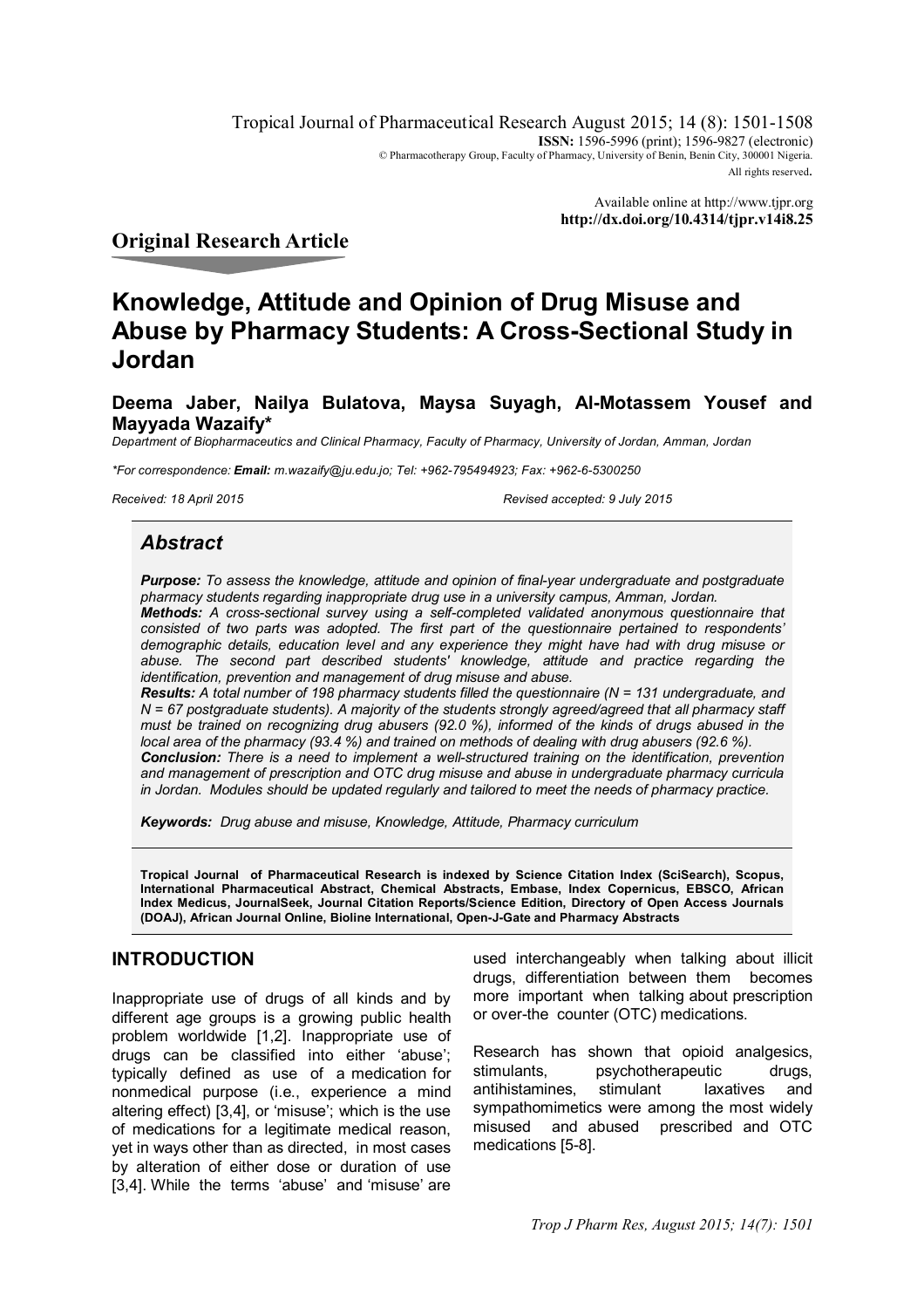The United States National Institute on Drug Abuse (NIDA) in 2011 estimated that approximately 2.8 % of the population was using psychotherapeutic drugs for nonmedical purposes [9]. Similar results were confirmed by many researchers through the Middle East area [2,8,10]. Moreover, a number of studies in Jordan have highlighted the misuse and self-medication by systemic antibiotics [2,11-13]. Many reports showed an increase in the prevalence of prescription drug abuse [14-16]. Therefore, there is always a need for pharmacists to have the confidence and ability to offer psychosocial and medication recommendations to patients and other health care professionals about addictionrelated issues and their associated hazards, particularly because of the difficulties involved in recognizing addiction [14-16].

To the best of the authors' knowledge, relatively little research attention has focused on pharmacy students' knowledge, attitude and practice towards the inappropriate use of medications [17,18]. Therefore, the aim of this study to assess pharmacy students' knowledge about drug misuse and abuse, explore their attitudes and practice with regard to the most commonly suspected misused and abused groups of drugs.

The specific objectives of the study were:

- 1) To investigate the level of knowledge of pharmacy students about: the terminology of, reasons behind, pattern of and prevalence of drug misuse and abuse.
- 2) To explore students' attitude, experience and expectations of pharmacy curricula regarding the issue of drug abuse/misuse.
- 3) To describe the ability of students to recognize suspected drug abusers and/or misusers in the pharmacy and their potential suggestions and willingness to deal with the problem.
- 4) To explore their opinion on currently implemented strategies to reduce drug misuse, and ask them to suggest new strategies to reduce this problem.

#### **EXPERIMENTAL**

This study adopted a cross-sectional survey methodology using a self-completed validated anonymous questionnaire. The questionnaire was adopted from Hughes *et al* and modified to be applicable in Jordan [3]. The instrument was translated to Arabic and then back-translated to English in order to assure validity. Every effort was made during literature review to ensure content validity. Moreover, various drafts of the questionnaire were evaluated individually by two clinical pharmacists, one statistician and one sociologist in order to ensure face validity.

The University of Jordan is the largest and oldest university in the country; notably, only students with the highest grades could be accepted into the programs of Healthcare specialties (Medicine, Pharmacy, Dentistry and Rehabilitation) in Jordanian universities. Thus, it is thought that UJ students' background, skills, and abilities may be a good representation of those of pharmacy students in Jordan.

The study was piloted on 5 undergraduate and 5 postgraduate students before the official start of the definitive study. Few questions were added/deleted accordingly and the data of the pilot part were excluded from the final analysis.

A simple random sample of 3 modules for final year undergraduate students  $(N = 165)$  was used to recruit respondents, whereas the questionnaire was distributed to all postgraduate students  $(N = 70)$  in the faculty. The study was carried out after the end of each selected lecture, when questionnaires were distributed and then collected after completion. The questionnaire was distributed to all final year students in the randomly picked modules using a 'drop and pick' (after obtaining verbal informed consent of the student to participate in the study and permission of the module lecturer to take 15 minutes at the end of the lecture). Students were assured that all the information provided by them is confidential and will be used only for research purposes by the team at the University of Jordan (UJ).

The questionnaire consisted of two parts: The first part, described respondents' demographic details such as age, gender, level of education (postgraduate or undergraduate). They were also asked if they had witnessed any member of their family/friends having a history of substance misuse/abuse problems. Students were asked if they have ever attended any training courses on drug misuse/abuse during their 5-6 year pharmacy study period.

In the second part, pharmacy students were asked to answer some questions about their attitudes, opinions and practice (if postgraduate and had work experience) towards the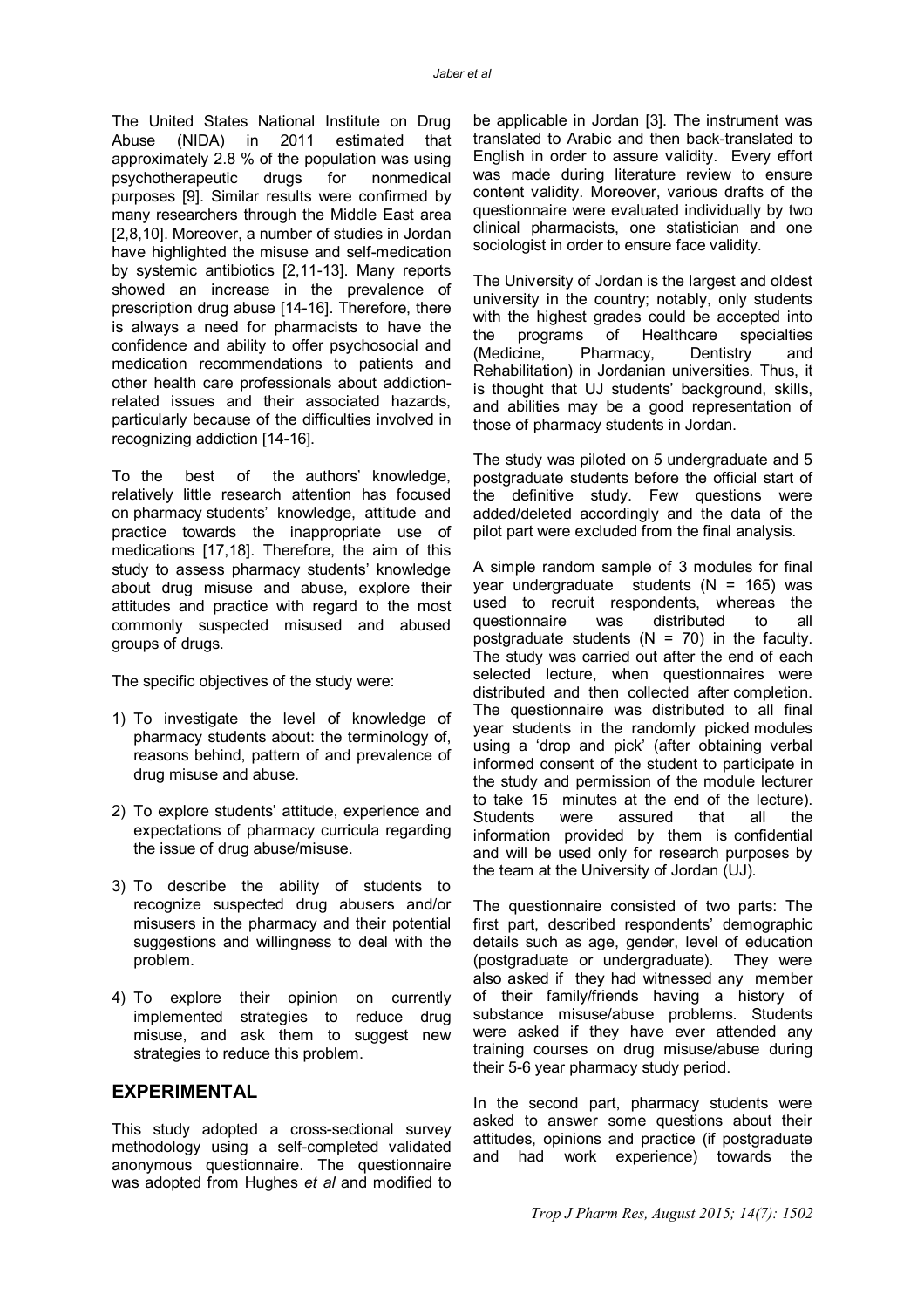prevention, identification and management of the problem of drug misuse and abuse.

#### **Statistical analysis**

Data were coded and entered into a customdesigned SPSS© (Version 17.0) database for statistical analysis. Descriptive measures presented included frequencies, percentages and corresponding 95 % confidence intervals (Cls).  $X^2$  - square and Fisher exact tests were used to test for statistical difference present among variables ( $p < 0.05$ ).

### **RESULTS**

A total number of 198 pharmacy students responded and filled the questionnaire (N = 131 undergraduate, and  $N = 67$  postgraduate students). The majority of respondents (76.8 %) were female and undergraduate students (66.2 %). The average age of respondents was 23.76  $(\pm 3.58)$ .

With regard to students' experience of drug problem among families/friends, a little more than one-quarter of students (27.3 %) reported to have family/friends with substance misuse problems. The majority of students (63.6 %) reported that they had received training about drug misuse and abuse during their pharmacy studying years. These data are presented in Table 1.

On the 5 point Likert scale, the majority of students agreed/strongly agreed (N = 186, 93.3 %) that it is suitable for a pharmacist to advise suspected drug misusers (in a written or verbal form) about the risks or the way of treating the risks of their behavior, whereas 77.3 % stated to be willing to do that. More than a third of

respondents (35.4 %) agreed/strongly agreed that dispensing controlled dugs without a medical recipe is an important source of money for the pharmacy. Females were more likely to consider themselves more suitable to provide such advice than males  $(p = 0.02)$ . Students younger than 24 years were more willing to advise suspected drug misusers and abusers about the risks of their behavior than their older counterparts (*p* < 0.0001). Undergraduate students more frequently strongly agreed/agreed than postgraduate ones that dispensing controlled drugs without a medical prescription is an important source of money for the pharmacy  $(p =$ 0.015). The attitudes and opinions of respondents are summarized in Tables 2(a) and  $2(b)$ .

Students were asked whether they had been able to identify suspected drug misusers and abusers during their training in community pharmacy (if undergraduate) or during their work experience (if postgraduate). The most commonly reported methods were strong and persistent request for the controlled drug (37.4 %) followed by the use of drugs outside the guidelines (26.3 %). More results are presented in Table 3.

As demonstrated in Table 4, 23.2 % of students would advise drug misusers and abusers about the expected ADR associated with certain drugs, and 24.2 % of them would suggest safer alternatives.

In the part of the questionnaire that asked about pharmacy students' opinions about the strategies used to reduce drug misuse and abuse, the majority of students strongly agreed/agreed with

| Variable                                                                     | N(%)       |
|------------------------------------------------------------------------------|------------|
| Do you have any friends or relatives who faced problems in using drugs       |            |
| Yes                                                                          | 54 (27.3)  |
| <b>No</b>                                                                    | 138 (69.7) |
| Have you ever received training about drug misuse at the Faculty of Pharmacy |            |
| Yes                                                                          | 67 (33.8)  |
| <b>No</b>                                                                    | 126 (63.6) |
| Have you had any course about drug abuse during your study                   |            |
| Yes                                                                          | 79 (39.9)  |
| No                                                                           | 116 (58.6) |
| Do you like to receive training on drug misuse in the future                 |            |
| Yes                                                                          | 157 (79.3) |
| No                                                                           | 31(15.7)   |

**Table 1:** Experience of participating students regarding the problem of drug misuse/abuse (N = 198)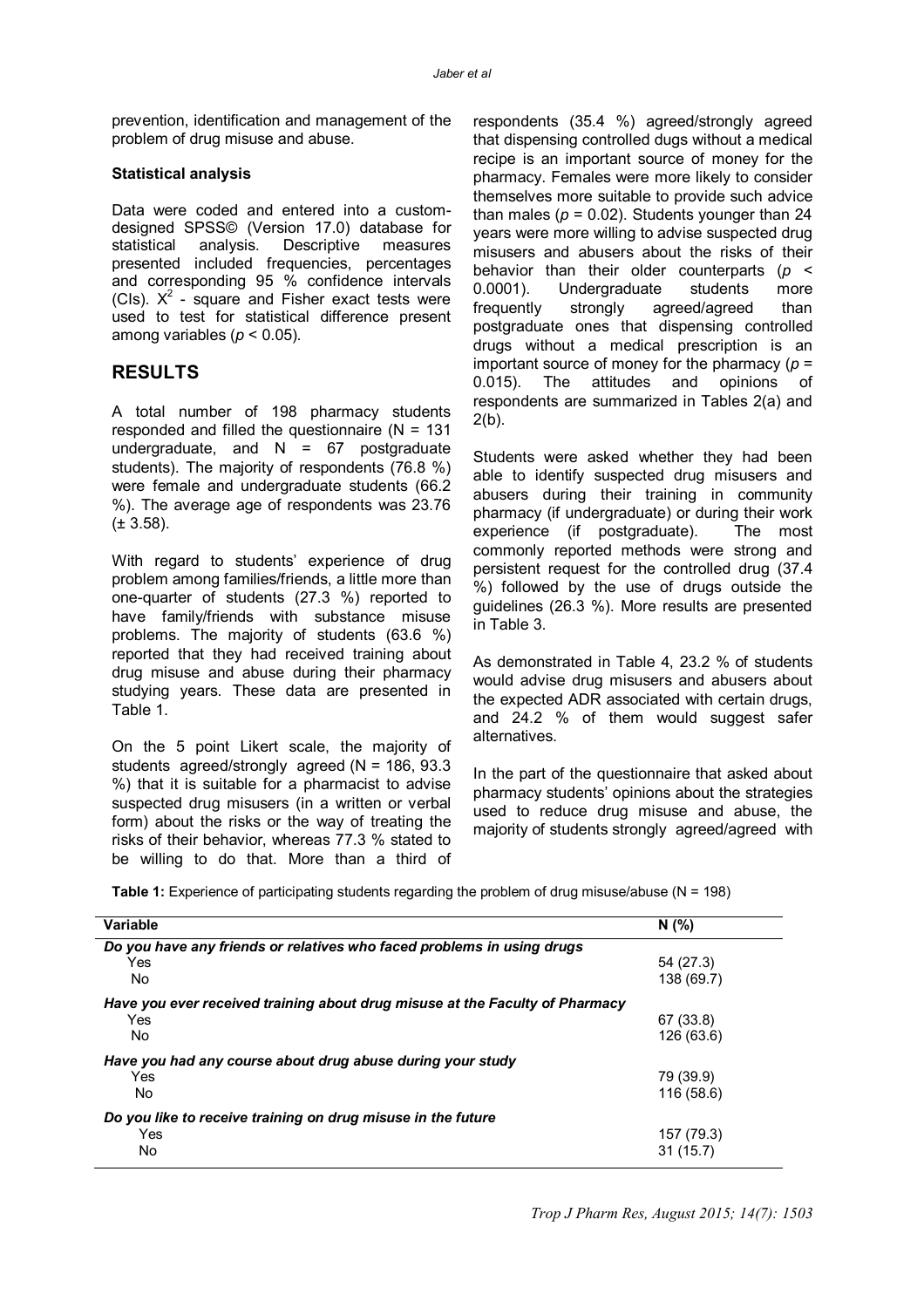| Table 2(a): Knowledge and attitudes of respondents towards misuse and abuse of drugs in community pharmacy |  |  |
|------------------------------------------------------------------------------------------------------------|--|--|
| $(N = 198)$                                                                                                |  |  |

| Variable                                                                                                                     | $N = 198$                                   | P-value                            | <b>Comment</b>                                                                             |
|------------------------------------------------------------------------------------------------------------------------------|---------------------------------------------|------------------------------------|--------------------------------------------------------------------------------------------|
| Do you know the difference between<br>the terms 'drug abuse' and 'misuse'                                                    |                                             | 0.005                              | Females more frequently<br>considered themselves                                           |
| <b>Yes</b>                                                                                                                   | 153 (77.3%)                                 |                                    | knowledgeable regarding the                                                                |
| <b>No</b>                                                                                                                    | 41 (20.7%)                                  | Males<br>VS.<br>Females            | difference between the terms<br>'abuse' and 'misuse' than<br>males                         |
| It is suitable to advise suspected drug<br>misusers (in a written or verbal form) in                                         |                                             |                                    | Females were more likely to<br>consider themselves more                                    |
| a pharmacy about the risks or the way<br>of treating the risks of their behavior                                             |                                             | 0.022                              | suitable to provide such<br>advice than males                                              |
| Strongly agree/Agree<br>Strongly disagree/Disagree<br>Not Sure                                                               | 186 (93.9%)<br>$3.0(1.5\%)$<br>$3.0(1.5\%)$ | Males<br>VS.<br>Females            |                                                                                            |
| I am willing to advise suspected drug<br>misusers (in a written or verbal form)<br>about the risk or the way of treating the |                                             | < 0.0001                           | Students younger than 24<br>years are more willing to<br>advise suspected drug             |
| risks of their behavior<br>Strongly agree/Agree<br>Strongly disagree/Disagree<br>Not sure                                    | 153 (77.3%)<br>10 (5.0%)<br>35 (17.7%)      | $< 24$ yrs<br>vs<br>older students | misusers and abusers about<br>the risks of their behavior than<br>their older counterparts |

**Table 2(b):** Beliefs of respondents towards misuse and abuse of drugs in community pharmacy (N = 198)

| Variable                                                                                                                                                                   | $N = 198$                               | P-value                                   |           | <b>Comment</b>                                                                                                                                |
|----------------------------------------------------------------------------------------------------------------------------------------------------------------------------|-----------------------------------------|-------------------------------------------|-----------|-----------------------------------------------------------------------------------------------------------------------------------------------|
| I believe that controlled drugs must<br>be dispensed through the pharmacy<br>instead of a central clinic<br>Strongly agree/Agree<br>Strongly disagree/Disagree<br>Not Sure | 70 (35.4%)<br>85 (42.9%)<br>35 (17.7%)  | <b>NS</b>                                 |           |                                                                                                                                               |
| I believe that it is unethical to sell<br>misusers controlled drugs<br>Strongly agree/Agree<br>Strongly disagree/Disagree<br>Not sure                                      | 163 (82.4%)<br>11 (5.5%)<br>15 (7.6%)   | <b>NS</b>                                 |           |                                                                                                                                               |
| Dispensing controlled dugs without<br>a medical recipe is an important<br>source of money for the pharmacy                                                                 |                                         | 0.015                                     |           | Undergraduate students<br>more frequently strongly<br>agreed/agreed than                                                                      |
| Strongly agree/Agree<br>Strongly disagree/Disagree<br>Not sure                                                                                                             | 70 (35.4%)<br>86 (43.4%)<br>35 (17.7%)  | Undergraduate<br>postgraduate<br>students | <b>VS</b> | postgraduates that<br>dispensing controlled drugs<br>without a medical<br>prescription is an important<br>source of money for the<br>pharmacy |
| I deal with suspected drug misusers<br>the same way as I deal with other<br>customers                                                                                      |                                         |                                           |           |                                                                                                                                               |
| Strongly agree/Agree<br>Strongly disagree/Disagree<br>Not sure                                                                                                             | 24 (12.1%)<br>115 (58.1%)<br>26 (13.1%) | <b>NS</b>                                 |           |                                                                                                                                               |

*NS = No statistical significance*

**Table 3:** Reported methods of identifying suspected drug misusers and abusers in community pharmacy (N = 198)

| How can you suspect drugs misusers and abusers?            | N(%)      |
|------------------------------------------------------------|-----------|
| Strong and persistent request for the controlled drug      | 74 (37.4) |
| Report of lost or stolen supply of the prescribed drug     | 38(19.2)  |
| Report of a controlled substance as the only effective one | 46 (23.2) |
| Using the drug outside its guidelines of use               | 52(26.3)  |

*Trop J Pharm Res, August 2015; 14(7): 1504*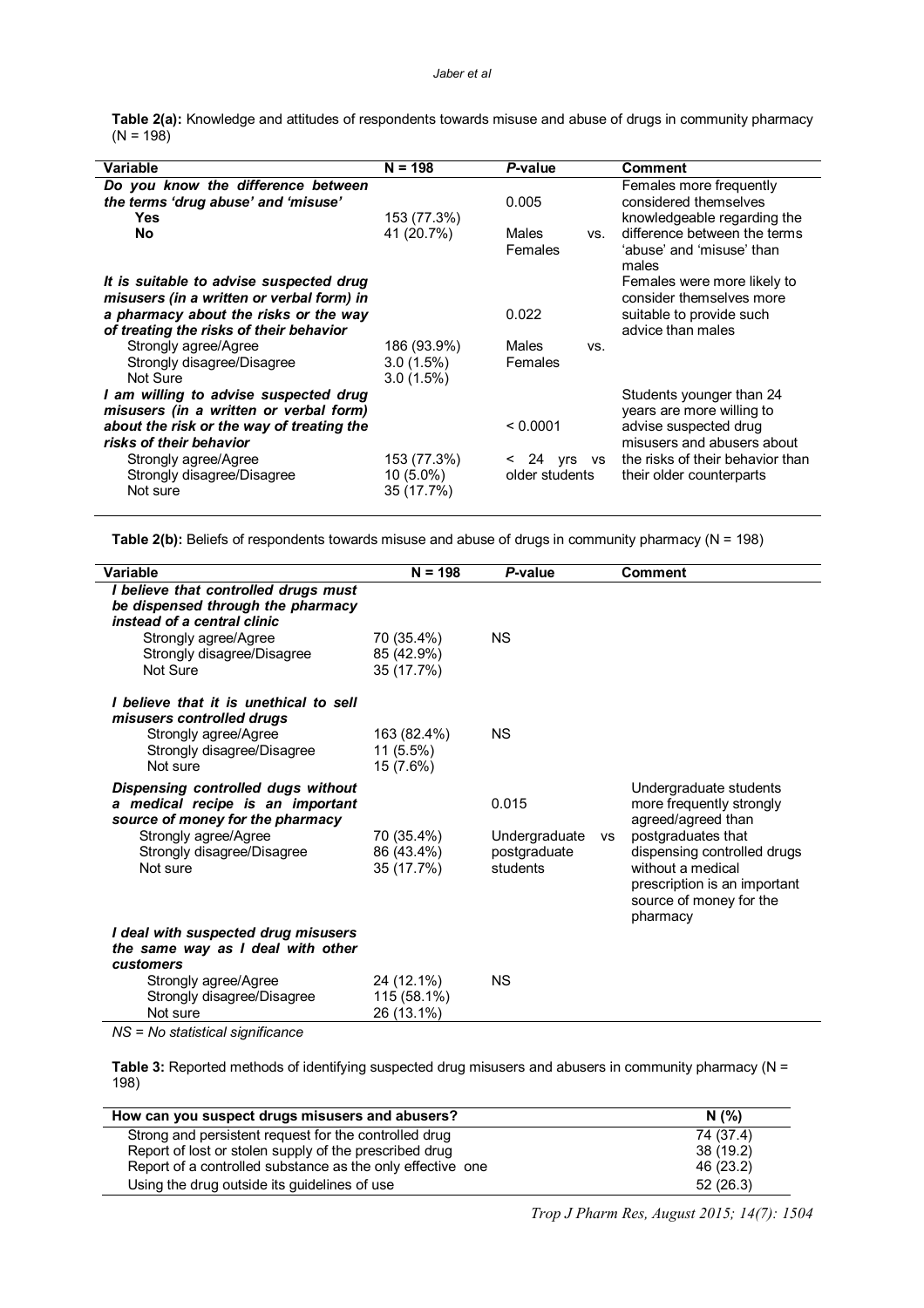the suggestions that all pharmacy staff must be trained on recognizing drug abusers (92.0 %), informed of the kinds of drugs abused in the local area of the pharmacy (93.4 %), trained on methods of dealing with drug abusers (92.6 %), informed of drugs liable to abuse (90.4 %), and 76.2 % of them suggested that all suspected abusers should be referred to a physician as summarized in Tables 5a and 5b.

In addition, while asking about their opinions in some suggested solutions that may be effective in solving the problem of drug abuse in the pharmacy, 28.3 % of students think that raising public awareness about this problem through media, and 23.7 % of students think that assigning a responsible authority to monitor pharmacists are useful solutions to reduce drug misuse and abuse problems. Lastly, 77.8 % of the students expressed that they were confident about their answers as shown in Table 5.

## **DISCUSSION**

Overall, this study revealed a strong inclination of pharmacy undergraduate and postgraduate students at UJ to receive more training about the identification and management of the problem of drug misuse and abuse, despite reporting the reception of some information scattered in different modules.

**Table 4:** Suggested strategies by respondents to reduce drug misuse/abuse in community pharmacies (N = 198)

| Variable                                                                    | N(%)      |
|-----------------------------------------------------------------------------|-----------|
| I warn/advise patients about the expected ADR associated with certain drugs |           |
| Yes                                                                         | 46 (23.2) |
| No.                                                                         | 4(2.0)    |
| suggest safer alternatives for the abused drug                              |           |
| Yes                                                                         | 48 (24.2) |
| No                                                                          | 6(3.0)    |
| Do you call nearby pharmacies to inform them about a suspected abuser?      |           |
| Yes                                                                         | 23(11.6)  |
| No.                                                                         | 35(17.7)  |

**Table 5(a):** Opinions of respondents on strategies used to reduce drug misuse and abuse in community pharmacy  $(N = 198)$ 

| How would you rate the level of control over drugs by official authorities in the<br>pharmacy you have been trained or working in?<br>Strongly controlled | 17(8.6)    |
|-----------------------------------------------------------------------------------------------------------------------------------------------------------|------------|
|                                                                                                                                                           |            |
|                                                                                                                                                           |            |
|                                                                                                                                                           |            |
|                                                                                                                                                           |            |
| Controlled to some extent                                                                                                                                 | 26(13.1)   |
| <b>Badly controlled</b>                                                                                                                                   | 15(7.6)    |
| All pharmacy staff must be trained on recognizing drug abusers                                                                                            |            |
| Strongly agree/Agree                                                                                                                                      | 182 (92.0) |
| Strongly disagree/Disagree                                                                                                                                | 2(1.0)     |
| Not Sure                                                                                                                                                  | 3(1.5)     |
| All pharmacy staff must be informed of the kinds of drugs abused in the local                                                                             |            |
| area of the pharmacy                                                                                                                                      |            |
| Strongly agree/Agree                                                                                                                                      | 185 (93.4) |
| Strongly disagree/Disagree                                                                                                                                | 1(0.5)     |
| Not Sure                                                                                                                                                  | 1(0.5)     |
| All staff should be trained on methods of dealing with drug abusers                                                                                       |            |
| Strongly agree/Agree                                                                                                                                      | 184 (92.6) |
| Strongly disagree/Disagree                                                                                                                                | 2(1.0)     |
| Not Sure                                                                                                                                                  | 2(1.0)     |
| All staff should be informed of drugs liable to abuse                                                                                                     |            |
| Strongly agree/Agree                                                                                                                                      | 179 (90.4) |
| Strongly disagree/Disagree                                                                                                                                | 4(2.0)     |
| Not Sure                                                                                                                                                  | 3(1.5)     |
| All suspected abusers should be referred to a physician                                                                                                   |            |
| Strongly agree/Agree                                                                                                                                      | 151 (76.2) |
| Strongly disagree/Disagree                                                                                                                                | 10(5.0)    |
| Not Sure                                                                                                                                                  | 25(12.6)   |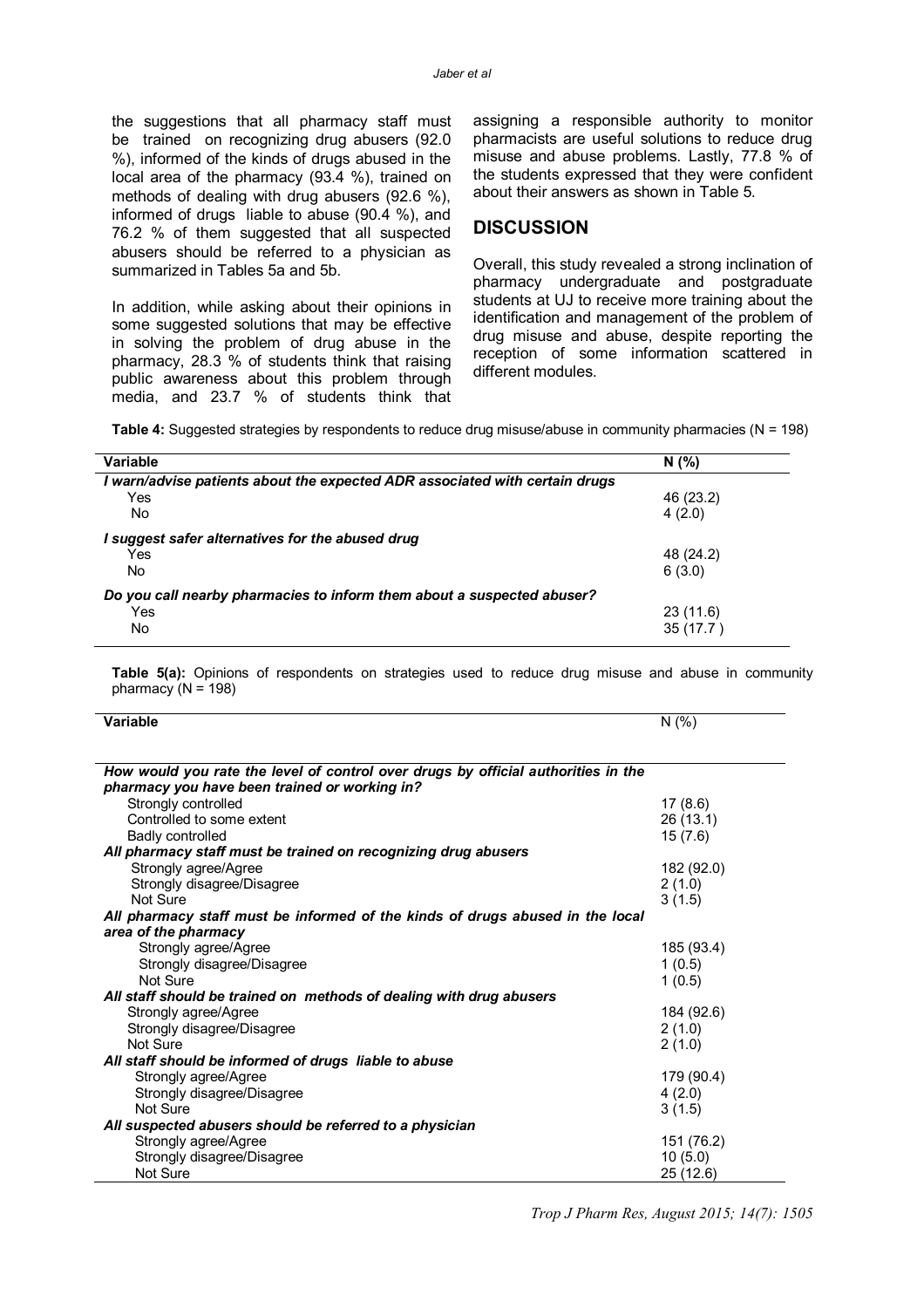**Table 5(b):** Opinions of respondents on strategies used to reduce drug misuse and abuse in community pharmacy  $(N = 198)$ 

| Variable                                                                       | N(%)       |
|--------------------------------------------------------------------------------|------------|
| Pharmacists should cooperate with each other and with all other members of the |            |
| medical team in dispensing some kinds of drugs                                 |            |
| Strongly agree/Agree                                                           | 144 (72.7) |
|                                                                                |            |
| Strongly disagree/Disagree                                                     | 17(8.6)    |
| Not Sure                                                                       | 24(12.1)   |
| Pharmacists should not sell drugs to people who appear to abuse those drugs    |            |
| Strongly agree/Agree                                                           | 135 (68.2) |
|                                                                                |            |
| Strongly disagree/Disagree                                                     | 19(9.6)    |
| Not Sure                                                                       | 33(16.7)   |
| Do you think that some OTC drugs must be reclassified to prescription-only     |            |
| status                                                                         |            |
| Yes                                                                            | 57 (28.8)  |
| <b>No</b>                                                                      | 122 (61.6) |
| Do you think that some OTC drugs can be sold outside pharmacies                |            |
| Yes                                                                            | 29 (14.6)  |
| No                                                                             | 145 (73.2) |
| How much are you confident in answering this questionnaire                     |            |
| Confident                                                                      | 154 (77.8) |
| Some doubts                                                                    | 23(11.6)   |
| Unconfident                                                                    | 5(2.5)     |
|                                                                                |            |

In fact, many pharmacy students do not receive during their study the effective training in the drug misuse and abuse and in the management of patients with dependence and addiction problems, although curricular guidelines have long been established to address drug misuse and abuse education as a mandatory course in pharmacy schools [19].

In Jordan the majority of pharmacists (approximately 93 %) work in community pharmacies which are considered the most accessible primary health care facilities with over 2000 registered pharmacies distributed throughout the country [11]. This fact has contributed to the responsibility of community pharmacists towards the controlled drug supply to the public, in addition to the prevention, identification and management of prescription and OTC drug abuse and misuse in their pharmacies [20,21].

Of the notable results that the majority of students had mentioned was the suitability to advise suspected drug misusers/abusers in pharmacies about the risk of drug misuse/abuse. This may be easier said than applied since a less proportion said that they would be ready to do it. This fact can be explained by the fact that many drug-seeking individuals can be perceived as "dangerous" people and sometimes may carry weapons or cause trouble in the pharmacy, the fact that may deter pharmacists from wanting to engage in confrontation. Threatening and violent incidents in community pharmacies has been reported in a study done by [22], where

the participant pharmacists reported effects on their general dispensing and advice-giving activities due to the lack of security and safety specially at late-night shifts. According to the Pharmacists' Defense Association in the United Kingdom, dealing with the risk of violent and abusive behavior should be a major part of the policies and procedures of pharmacy practice. In addition, appropriate policies and procedures will considerably reduce risk, such as installing safety screens where staff is most at risk, providing personal attack alarms for high risk staff, employing security staff in serious situations, and providing special training for pharmacists on how to deal with suspected abusers [23].

One of the results that may raise a question regarding the ethical frame students have regarding the dispensing of controlled drugs is<br>that 34.4 % of respondents strongly that  $34.4$  % of respondents agreed/agreed that dispensing controlled dugs without a medical recipe was an important source of money for the pharmacy, while 17.1 % of respondents were "unsure". Albsoul-Younes *et al* mentioned in their survey that according to the Jordanian Drug and Pharmacy Practice Law since 1972 that inspectors from the Ministry of Health (MOH) frequently visit community pharmacies to check any violation in general and check special prescriptions for medicines, such as opioids, opioid derivatives, or opioidcontaining preparations classified as Schedules 1 – 4 drugs, for which the pharmacist is required to keep the record of these special prescriptions for MOH inspection. As such, it is a rare

*Trop J Pharm Res, August 2015; 14(7): 1506*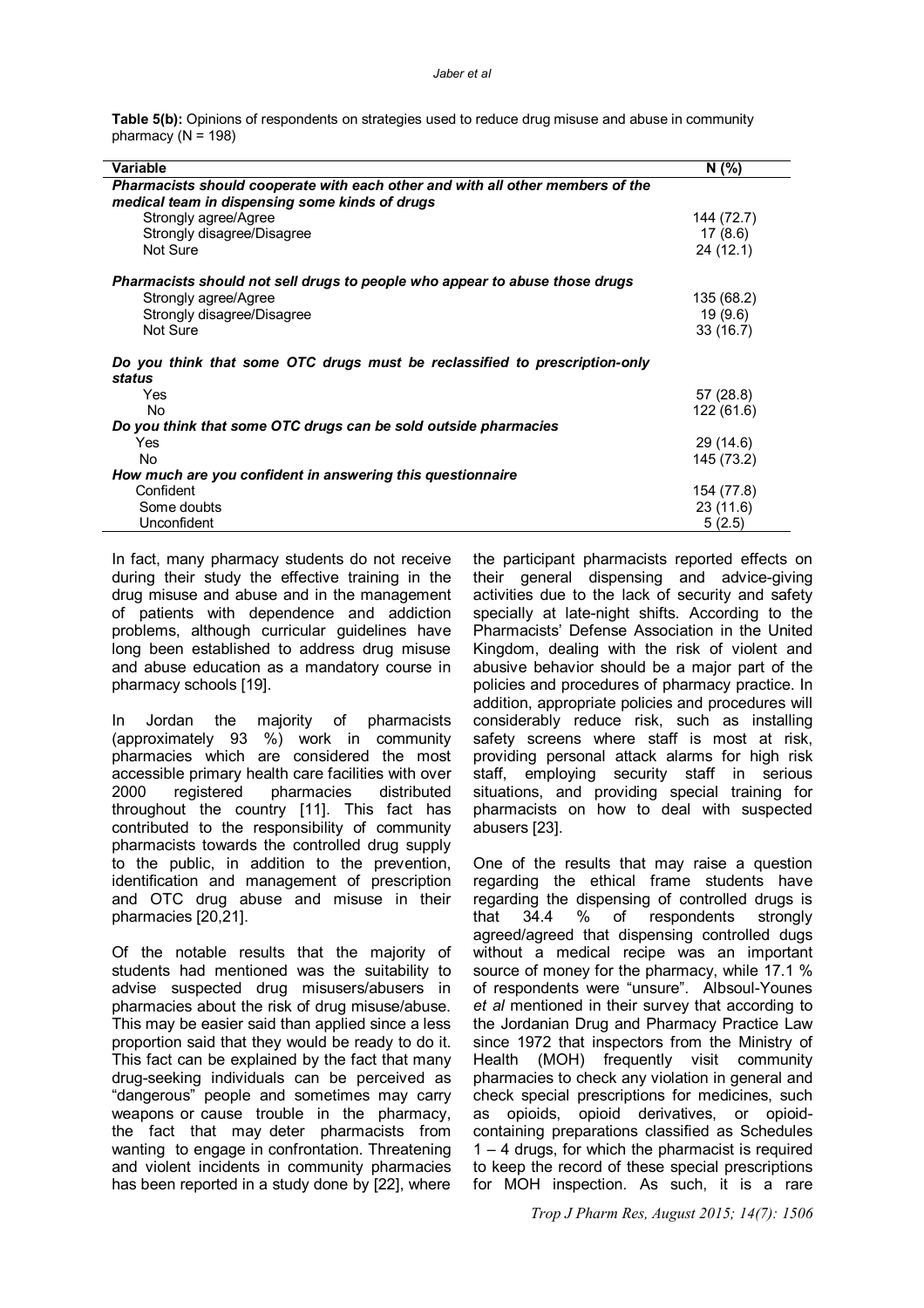incidence for a community pharmacy to sell such products [2].

Benzodiazepines (with the exception of alprazolam), barbiturates and some psychotherapeutics agents, however, are classified in Schedule 8 where the law does not require the pharmacist to keep record of such prescriptions and aborts the chance to trace any violation and allows some pharmacists to sell such preparations without a prescription [2]. Again, this appeared in 13.1 % respondents who either disagreed/strongly disagreed or were unsure that it was unethical to sell controlled drugs to suspected misusers/abusers. Part of the problem is cultural as the uncontrolled consumption and monitoring of consumption of medicines in Jordan is one reason of confusion among responding students. This practice has also been reported in other Arab countries like Egypt, Kuwait, and Palestine [10,24,25].

Haddad *et al* surveyed a 400 high school students of both gender in Irbid, a large urban city at the north of Jordan, only to find that the students lacked in-depth knowledge of substance abuse [26].

More than half of respondents said that they deal with suspected drug misusers different from the way they deal with other customers. This can either be due to the fact that students are usually taught to deal with suspected misusers/abusers as patients who need help rather than criminals OR, on the contrary, because they fear suspects, threat of harm, especially in case of female or novice pharmacists [2].

#### **Limitations of the study**

In Jordan, the postal system is not reliable. The authors had to use hand delivery for the questionnaire and obtained the required information with the aid of research assistants. Although this was reflected in the high response rate, it could have affected the tendency of pharmacy students to report freely. It is also recognized that most of the data are based on students' perceptions of day-to-day events, which is highly subjective and captures only a single point of view.

#### **CONCLUSION**

There is a need to implement a well-structured training on the identification, prevention and management of prescription and OTC drug misuse and abuse in university pharmacy curricula. Although, there are some topics scattered across some curricular modules, they

should be updated regularly and tailored to meet the needs of pharmacy practice in Jordan. A continuing pharmacy education program for practising pharmacists is also needed since the majority of Jordanian pharmacists work in community pharmacies which are considered the most accessible primary health care facilities.

## **ACKNOWLEDGEMENT**

The authors would like to thank the staff and students of The Faculty of Pharmacy - University of Jordan for their cooperation in completing the survey. The authors wish to acknowledge the technical help provided by research assistants in data collection and entry.

## **REFERENCES**

- *1. Pates R, McBride A, Li S, Ramadan R. Misuse of overthe-counter medicines: a survey of community pharmacies in a South Wales health authority. Pharm J 2002; 268: 179–182.*
- *2. Albsoul-Younes A, Wazaify M, Yousef A, Tahaineh L. Abuse and Misuse of Prescription and Nonprescription Drugs Sold in Community Pharmacies in Jordan. Subst Use Misuse 2010; 45: 1319–1329.*
- *3. Hughes G, McElnay J, Hughes C, McKenna P. Abuse/misuse of non-prescription drugs. Pharm World Sci 1999; 21: 251–255.*
- *4. Wazaify M, Hughes C, McElnay J. The implementation of a harm minimisation model for the identification and treatment of over-the-counter drug misuse and abuse in community pharmacies in Northern Ireland. Patient Educ Couns 2006; 64: 136–141.*
- *5. McCabe S, Teter C, Boyd C, Knightc J, Wechsler H. Nonmedical use of prescription opioids among U.S. college students: prevalence and correlates from a national survey. Addict Behav 2005; 30: 789–805.*
- *6. McCabe S, Knight J, Teter C, Wechsler H. Nonmedical use of prescription stimulants among U.S. college students: prevalence and correlates from a national survey. Addiction 2005; 99: 96–106.*
- *7. Teter C, McCabe S, Cranford J, Boyd C, Guthrie S. Prevalence and motivations for the illicit use of prescription stimulants in an undergraduate student sample. J Am Coll Health 2005; 53: 253–262.*
- *8. Lord S, Downs G, Furtaw P, Chaudhuri A, Silverstein A, Gammaitoni A, Budman S. Nonmedical use of prescription opioids and stimulants among student pharmacists. J Am Pharm Assoc 2009; 49: 519–528.*
- *9. Wenthur C, Cross B, Vernon V, Shelly J, Harth B, Lienhoop A, Madison N, Murawski M. Opinions and experiences of Indiana pharmacists and student pharmacists: The need for addiction and substance abuse education in the United States. Res Social Adm Pharm 2013; 9: 90–100.*

*Trop J Pharm Res, August 2015; 14(7): 1507*